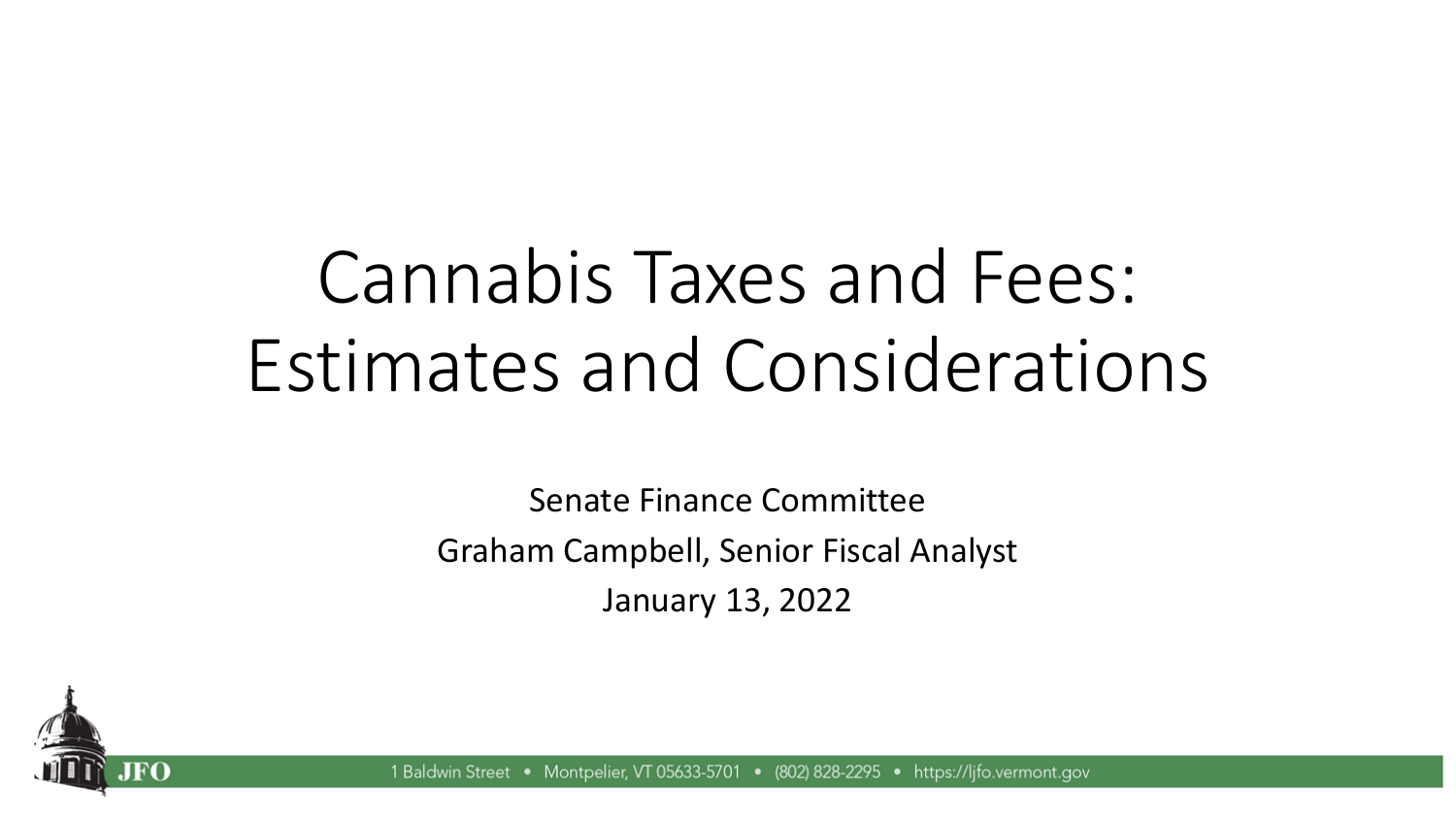## Updates to Estimates

- Since the passage of S.54, JFO has worked with Legislative and Administration economists to generate consensus revenue forecast for cannabis revenues.
- Major updates:
	- Downgrades to consumption estimates
	- Black market assumptions revised downward, as consumption data from other states reflected legal market consumption.
	- Population data updated to latest available forecasts, mostly revised upward.
	- Updated price information

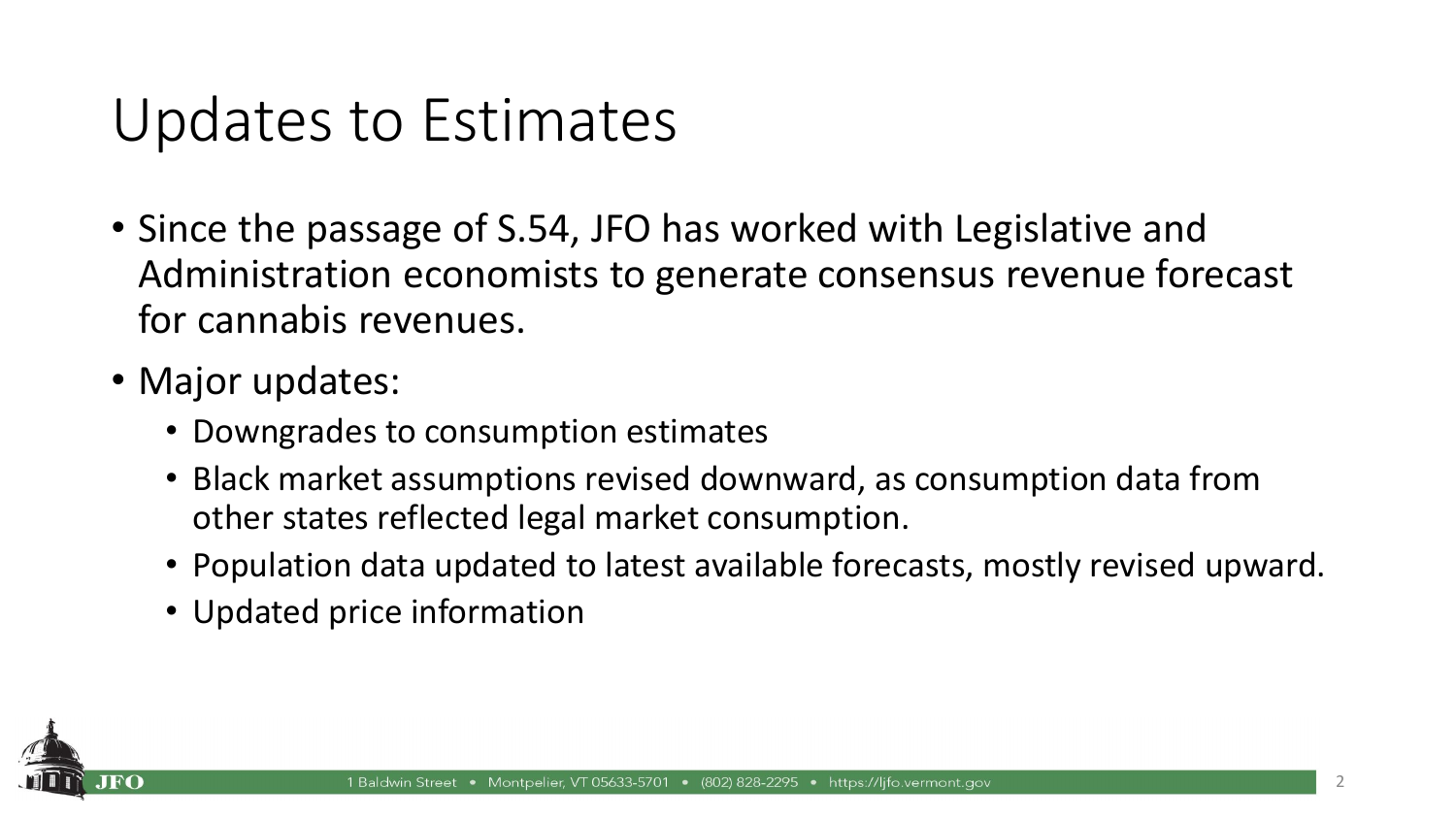## Updated Consensus JFO Estimates

| Vermont Cannabis Market, Taxable Sales by Year |             |             |             |             |  |
|------------------------------------------------|-------------|-------------|-------------|-------------|--|
| <b>In Millions</b>                             |             |             |             |             |  |
|                                                | <b>FY22</b> | <b>FY23</b> | <b>FY24</b> | <b>FY25</b> |  |
| Low                                            | \$0.00      | \$23.3      | \$48.8      | \$64.0      |  |
| Mid                                            | \$0.0       | \$40.2      | \$86.4      | \$113.2     |  |
| High                                           | \$0.0       | \$64.9      | \$141.3     | \$185.1     |  |

| JFO Estimates: Total Excise Revenues (in millions) |             |             |             |             |
|----------------------------------------------------|-------------|-------------|-------------|-------------|
| <b>State 14% Excise Tax</b>                        |             |             |             |             |
|                                                    | <b>FY22</b> | <b>FY23</b> | <b>FY24</b> | <b>FY25</b> |
| Low                                                | \$0.0       | \$3.3       | \$6.8       | \$9.0       |
| Mid                                                | \$0.0       | \$5.6       | \$12.1      | \$15.8      |
| High                                               |             | \$9.1       | \$19.8      | \$25.9      |

|      | JFO Estimates: Total Sales Tax Revenues (in millions) |             |             |             |  |
|------|-------------------------------------------------------|-------------|-------------|-------------|--|
|      | 6% Sales and Use Tax                                  |             |             |             |  |
|      | <b>FY22</b>                                           | <b>FY23</b> | <b>FY24</b> | <b>FY25</b> |  |
| Low  | \$0.0                                                 | \$1.4       | \$2.9       | \$3.8       |  |
| Mid  | \$0.0                                                 | \$2.4       | \$5.2       | \$6.8       |  |
| High | \$0.0                                                 | \$3.9       | \$8.5       | \$11.1      |  |

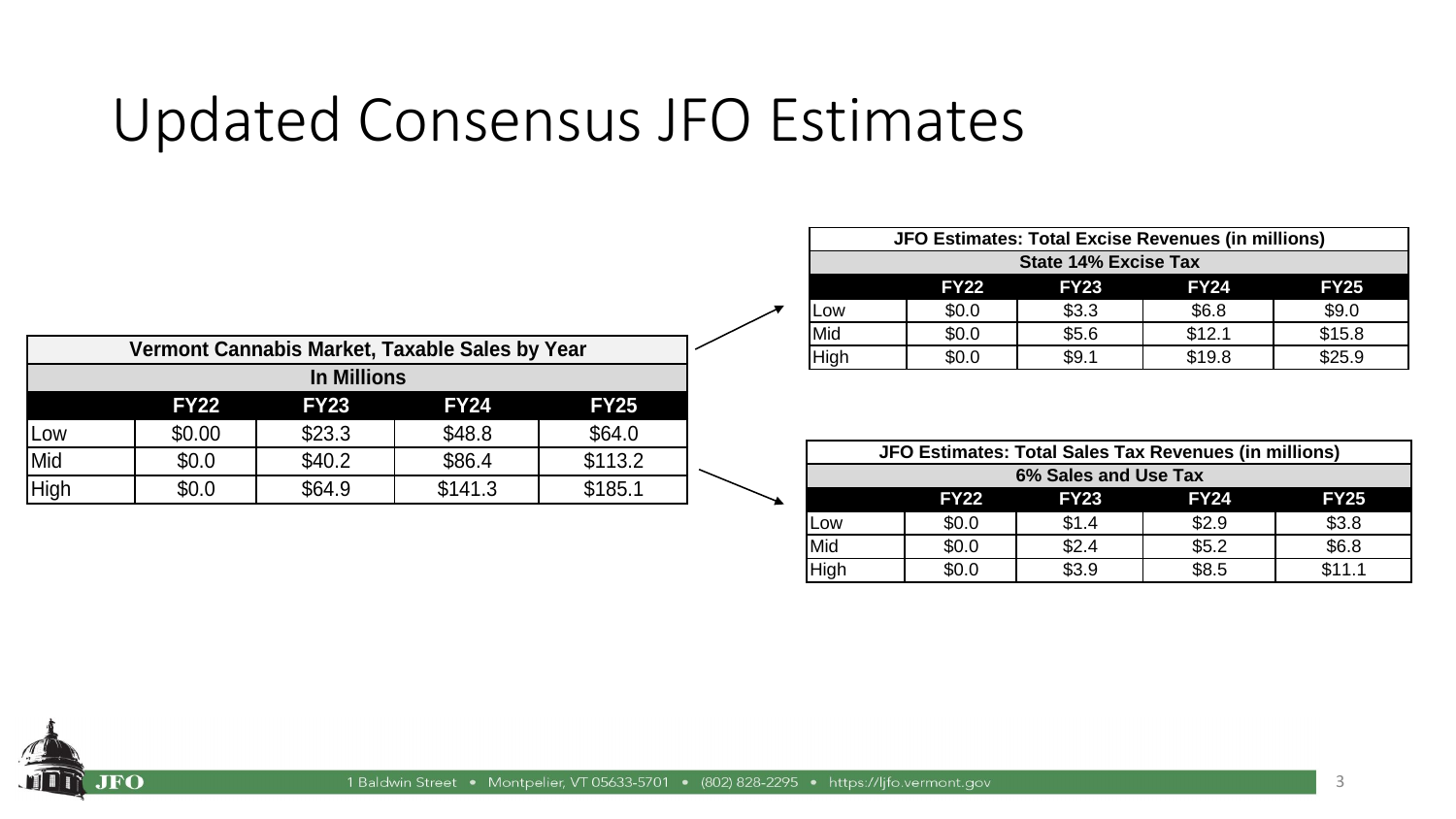## How do these estimates compare?

• JFO is expecting the market to be bigger than Washington and Massachusetts, but smaller than Colorado

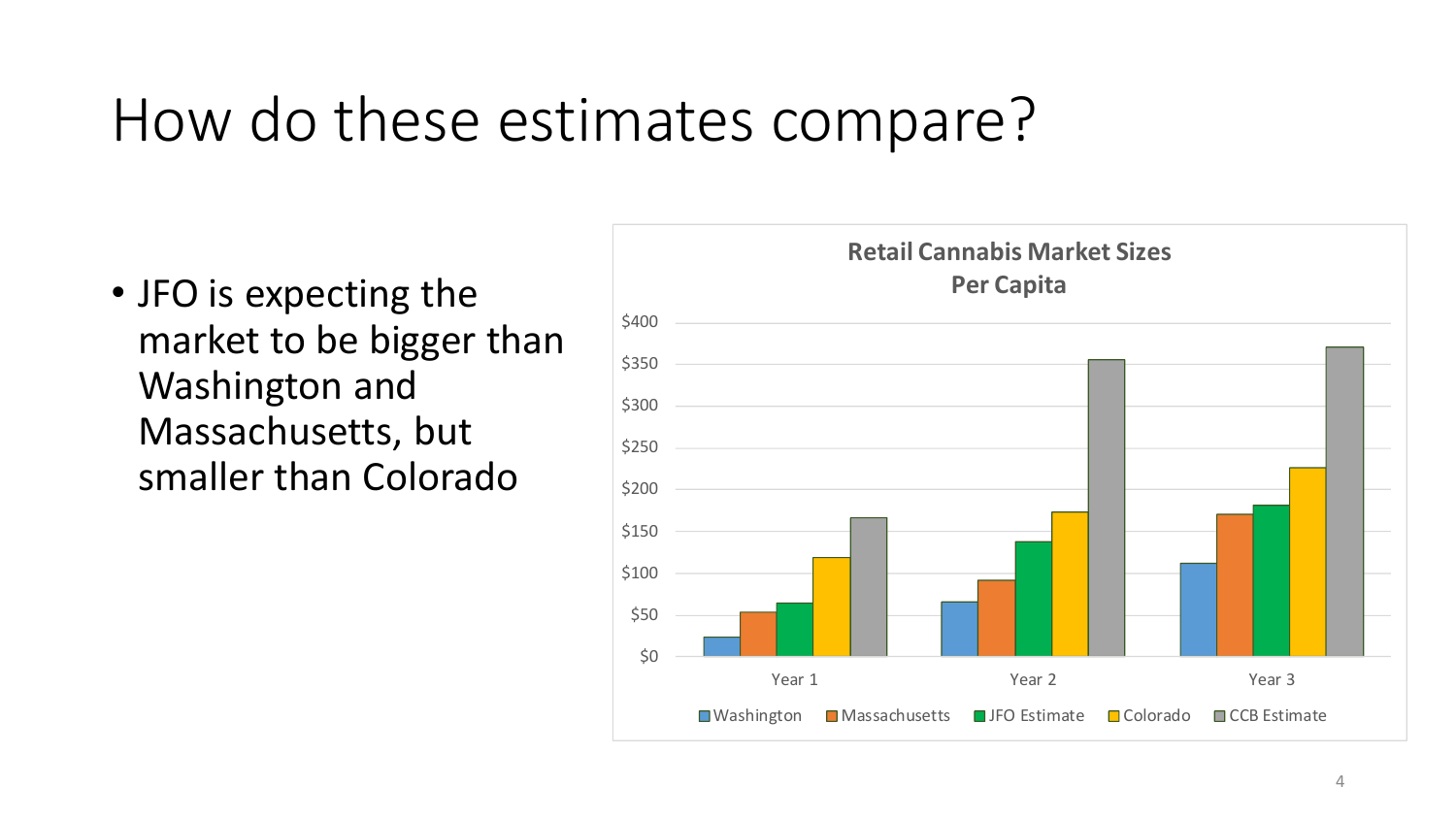# Where does the money go?

- Of the 14% Excise Tax:
	- 70% to General Fund
	- 30% to Substance Misuse and Prevention Fund
	- First use of Excise Tax is to backfill deficit in the Cannabis Control Fund.
- 6% sales tax is dedicated for after school and summer learning programs

| <b>General Fund Revenue (in millions)</b>                |       |       |       |       |  |
|----------------------------------------------------------|-------|-------|-------|-------|--|
| 70% of Excise Tax Revenue                                |       |       |       |       |  |
| <b>FY24</b><br><b>FY23</b><br><b>FY22</b><br><b>FY25</b> |       |       |       |       |  |
| Low                                                      | \$0.0 | \$2.3 | \$4.8 | \$6.3 |  |
| \$3.9<br>\$8.5<br>\$11.1<br>Mid<br>\$0.0                 |       |       |       |       |  |
| \$13.8<br>High<br>\$18.1<br>\$6.4<br>\$0.0               |       |       |       |       |  |

| <b>Substance Abuse and Prevention Fund Revenue</b>       |                           |       |       |       |  |
|----------------------------------------------------------|---------------------------|-------|-------|-------|--|
|                                                          | (in millions)             |       |       |       |  |
|                                                          | 30% of Excise Tax Revenue |       |       |       |  |
| <b>FY23</b><br><b>FY24</b><br><b>FY25</b><br><b>FY22</b> |                           |       |       |       |  |
| Low                                                      | \$0.0                     | \$1.0 | \$2.1 | \$2.7 |  |
| Mid                                                      | \$0.0                     | \$1.7 | \$3.6 | \$4.8 |  |
| High                                                     | \$0.0                     | ፍ2 7  | \$5.9 | \$7.8 |  |

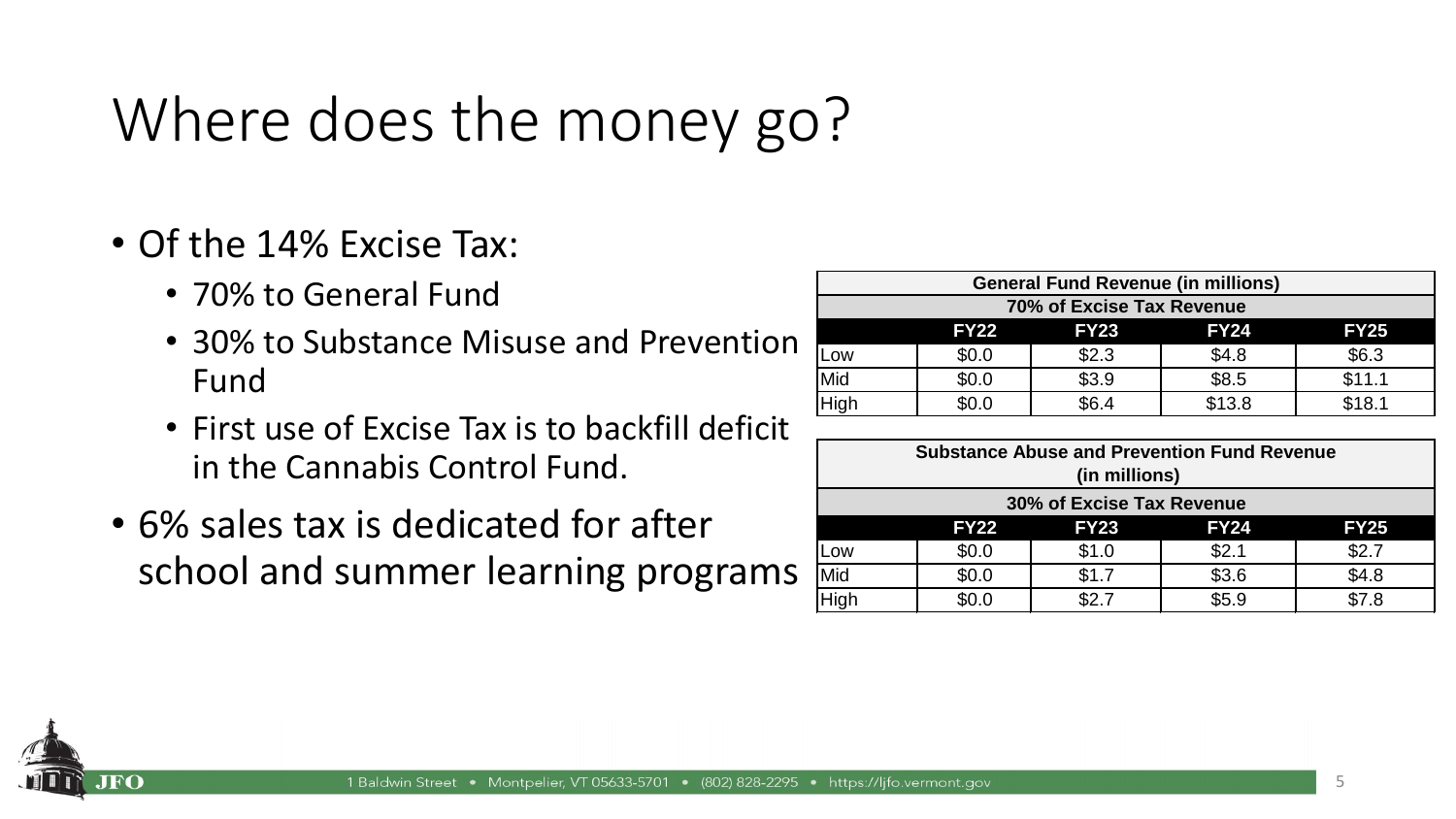#### Fee revenues

- Will depend upon what is set by the Legislature:
	- Higher fees do not necessarily lead to higher fee revenue.
	- In other states, fees and regulations have been more of a market deterrent than the tax rate.
- Cannabis Control Board report makes two proposals in Oct report

| <b>Type</b> | <b>Proposal A</b> | <b>Proposal B</b> |
|-------------|-------------------|-------------------|
| Dynamic 1   | \$6,502,207       | \$2,874,082       |
| Dynamic 2*  | \$2,858,007       | \$1,273,507       |
| Dynamic 3   | \$1,417,664       | \$625,289         |

\* In our estimation, this is the most likely Dynamic, although if the high fees of Proposal A are adopted the estimated license totals may move towards Dynamic 3

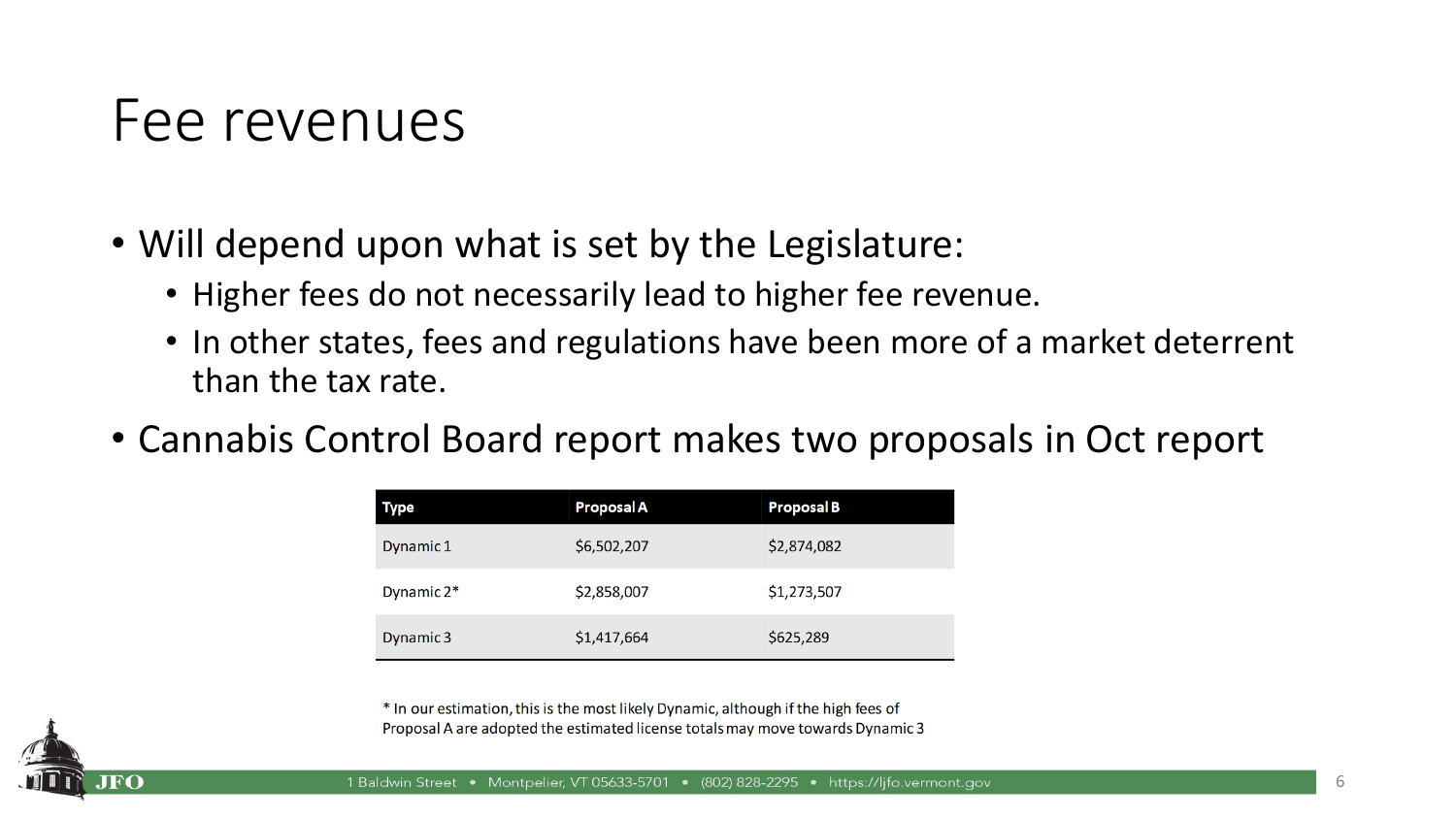#### Fee revenues

- Proposal A's goal is to cover the CCB's costs but comparatively high fees:
	- \$2.8 million in revenue, but probably closer to \$1.4 million
- Proposal B has low fees but generates a more thriving market:
	- \$1.273 million

| <b>Type</b>   | <b>Proposal A</b> | <b>Proposal B</b> |
|---------------|-------------------|-------------------|
| Dynamic 1     | \$6,502,207       | \$2,874,082       |
| Dynamic $2^*$ | \$2,858,007       | \$1,273,507       |
| Dynamic 3     | \$1,417,664       | \$625,289         |

\* In our estimation, this is the most likely Dynamic, although if the high fees of Proposal A are adopted the estimated license totals may move towards Dynamic 3

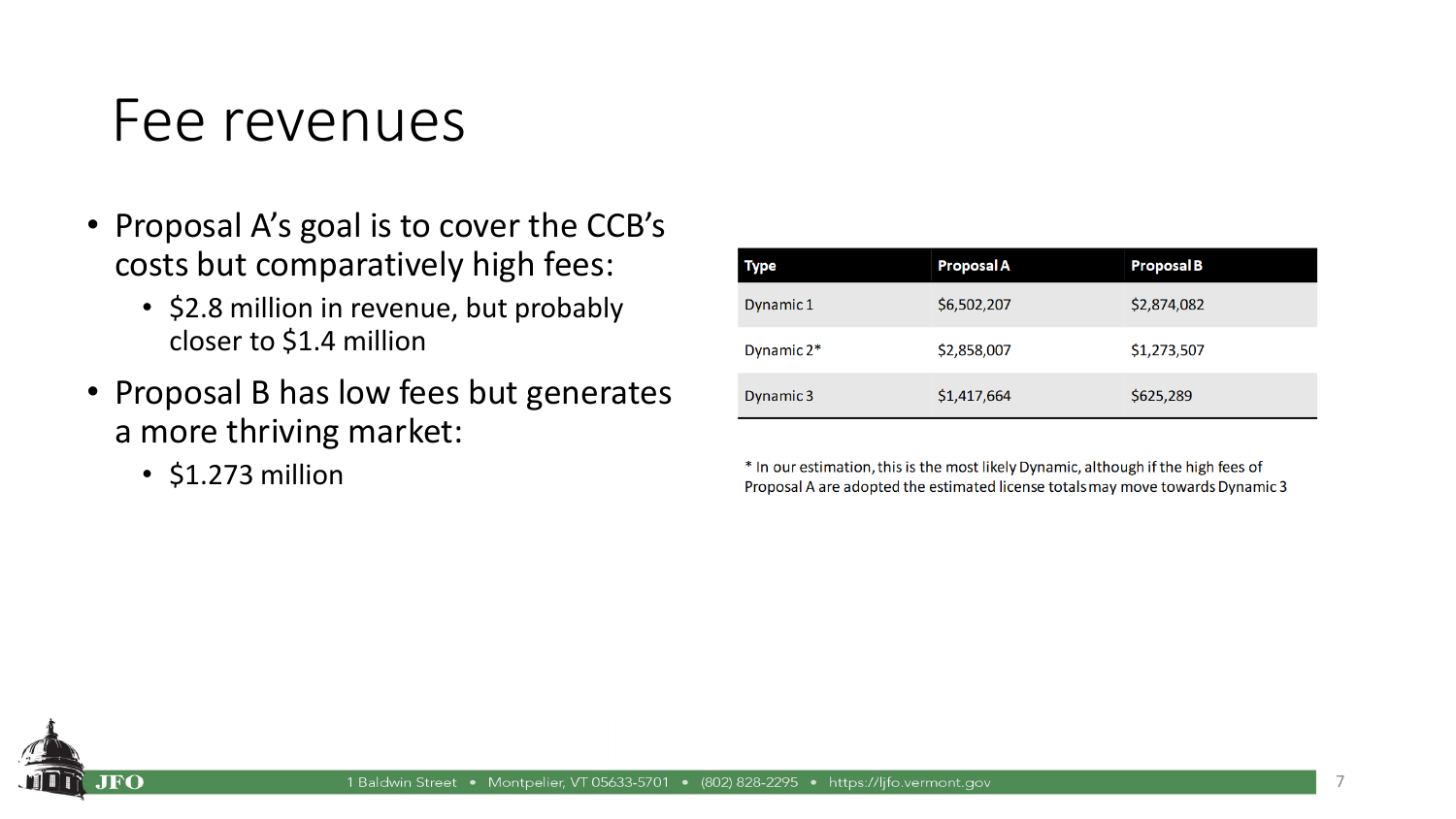#### Fee revenues

- CCB projected FY23 budget is going to be close \$3 million FY2023
- Based upon the CCB analysis, Proposal A has the most potential to cover CCB costs, but there is the risk of stifling the market, and only raising \$1.4 million.
- JFO's estimate of cannabis market size is markedly smaller than CCB's estimate
- If Legislature uses either Proposal A or B, JFO's estimate is likely to be lower CCB's
- **Preliminary overview of CCB analysis, and JFO's market size, lead to the conclusion that it may be difficult to cover CCB costs with fees alone, at least in the early stages of the market.**

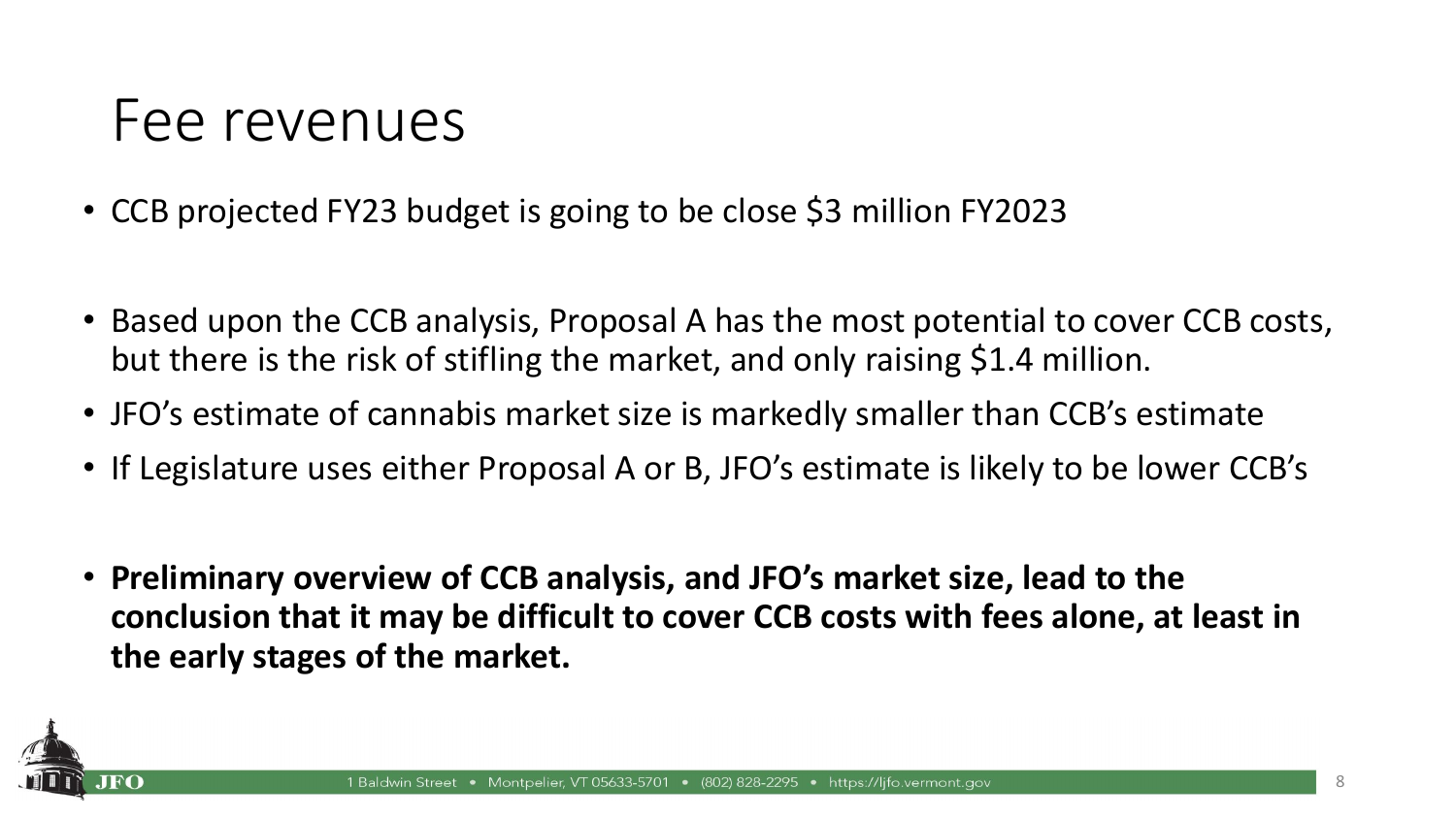# Legislative Considerations

- Legislature should aim for goals and priorities instead of exact numbers:
	- Does the Legislature want to fully fund the CCB with fees?
	- Does the Legislature prioritize a thriving cannabis market with low barriers and costs to entry?
	- Is it a combination of the two goals?
		- Low fees at start up, raise them later?
		- Lower initial vs renewal fees?
- Limited money. Many demands.
	- JFO expects cannabis to raise revenues for the State, but do not expect cannabis to solve major budget issues or fund new programs.
	- If the excise tax is being used to partially fund the CCB, consider which fund "loses."
		- Will it come off the top pre-fund diversion?
		- Will the General Fund's share of the excise tax be used or the Substance Misuse and Prevention Fund?
- Fees can be changed and revisited.